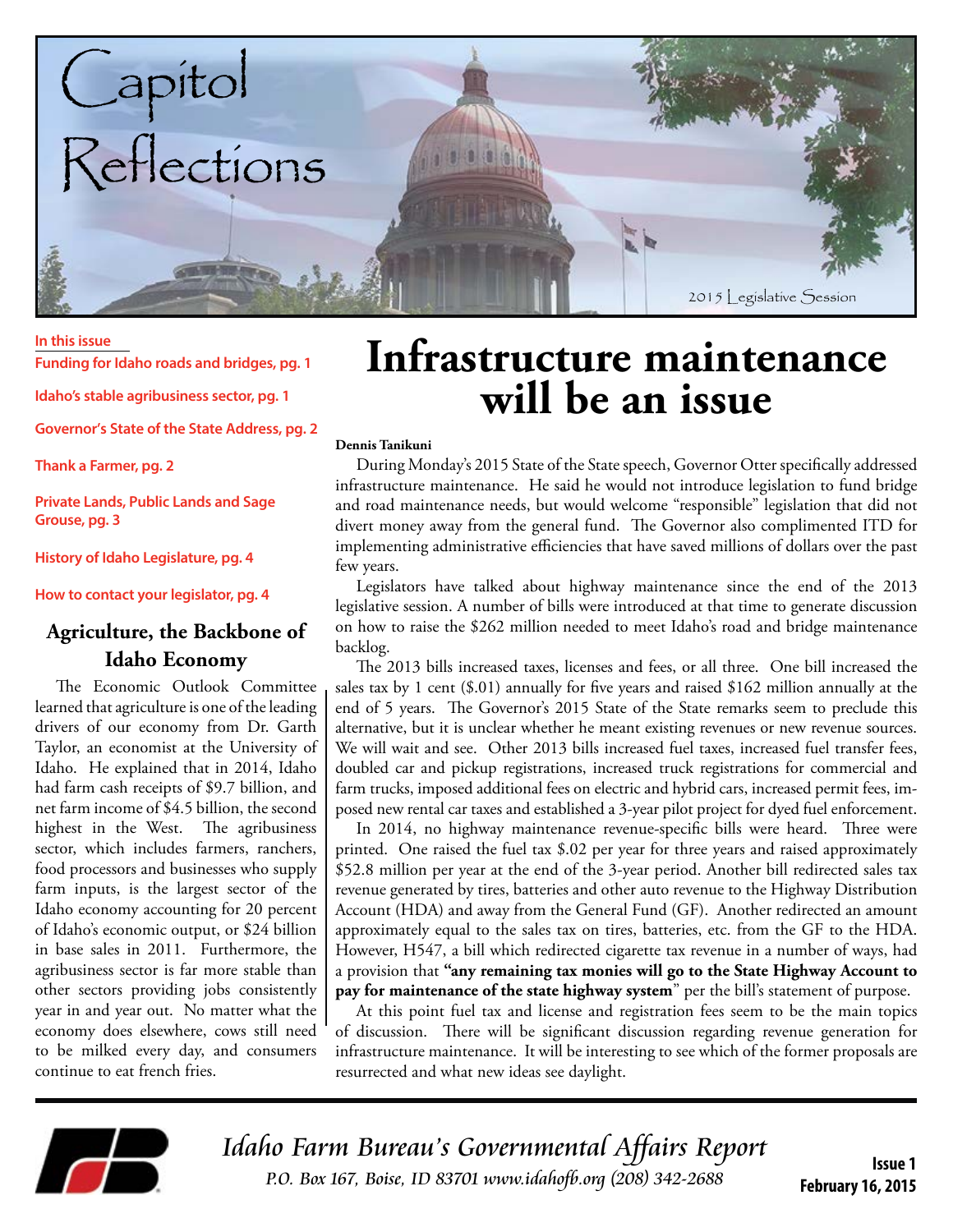### **Governor Otter Lays Out His Vision**

#### **Russ Hendricks**

In his annual State of the State Address, Governor Otter spent most of the time talking about his vision for education. Very little was said about agriculture, but he did mention a few important issues including aquifer recharge, sage grouse, water rights adjudication, Rangeland Fire Protection Associations, transmission line siting and upholding the Constitution.

Governor Otter once again stated in his budget narrative that he opposes allowing state government to grow faster than the state economy. This is right in line with Farm Bureau policy. His budget proposes 5.2% growth for the next fiscal year; an increase in general fund spending of \$152 million over last year (or about \$100 for every resident), while general fund revenues are projected to grow at 5.5% over the same period. Since K-12 education receives nearly 50 percent of the entire state budget; and since the Governor is proposing that education receive a 7.2% increase in funding, several other departments and programs will see very small increases or even reductions from last year's budget.

Farm Bureau policy supports many of the Governor's recommendations including: \$600,000 to enhance PTE agricultural and natural resource education programs; \$1.5 million to restore pre-recession funding to the University of Idaho Agricultural Research and Extension Service; \$750,000 for Sage Grouse habitat enhancement, fuel breaks, brush management and Rangeland Fire Protection Association training and equipment to better control wildfires; \$151,400 for two full-time positions within ISDA to assist with photo monitoring on federal grazing allotments; \$400,000 to continue the cooperative wolf control program with USDA APHIS Wildlife Services; and incrementally reducing individual and corporate income tax rates from the current 7.4% to 6.9% over five years.

Farm Bureau policy opposes a few of the Governor's proposals, including: collecting sales tax on internet sales and other out of state purchases; expanding Medicaid; and his reluctance to fund road maintenance with sales tax generated from the sale of vehicles, tires, batteries and other car accessories.

## **Work at Micron? Thank a Farmer**

#### **Russ Hendricks**

Today's farmers not only produce food, they also provide an equally valuable service for the rest of us – they free up our time. One unalterable fact of life is that we must eat to stay alive. To obtain the food we need for survival, we each have two choices: we can either grow our own food; or, as the vast majority of us choose, we can work elsewhere and trade a portion of our earnings for the food we need.

Of course there are many back-yard gardeners, but they produce only a small fraction of the food that their families consume each year. Even full-time farmers are hardly self-sufficient; they specialize in certain crops or livestock and must purchase most of their family's food as well.

Think about it. Since most of your time would be devoted exclusively to producing enough food to last through the year, hardly any time would be left to do anything else. Now imagine everyone else doing the same thing. Nobody would have time to produce the other products and services we all currently consume which are only possible because we rely on professional farmers and ranchers to grow our food. Everyone's standard of living would be drastically reduced.

Essentially we would go back to the "good old days" when nearly everyone had a cow, a plow and a mule. Not only would you need to grow your own food, you would also need to supply the feed for your livestock. Each household would therefore need enough land to support that production.

You can quickly grasp how this would be far less efficient than our current system. Today, those who are the best at producing an abundance of safe, affordable food do so for the rest of us. According to the USDA, farm and ranch families comprise less than two percent of the U.S. population. The other 98 percent of us are then free to use our time to produce the literally hundreds of thousands of products and services that make life so enjoyable today.

Amazingly, the typical U.S. household only spends about 10 percent of their disposable income on food, leaving 90 percent for housing, entertainment, clothing, transportation and all of their other wants and needs. Contrast that with India that spends 51 percent on food, Spain 25 percent or New Zealand 20 percent. Spending more on food means fewer other purchases and therefore, fewer jobs in those sectors.

If each of us had to produce all the food our families consumed all year long, our diet would be lower quality with much less variety than is available today. Do you even know how to grow a grapefruit; much less have the correct climate and soil conditions to do so? How would you guard your crops and livestock from a myriad of pests and diseases? How would you effectively store your produce so it would last throughout the winter when you could not actively grow food? How would you realistically produce olives or crabs or pistachios or cranberries or thousands of other items you now enjoy?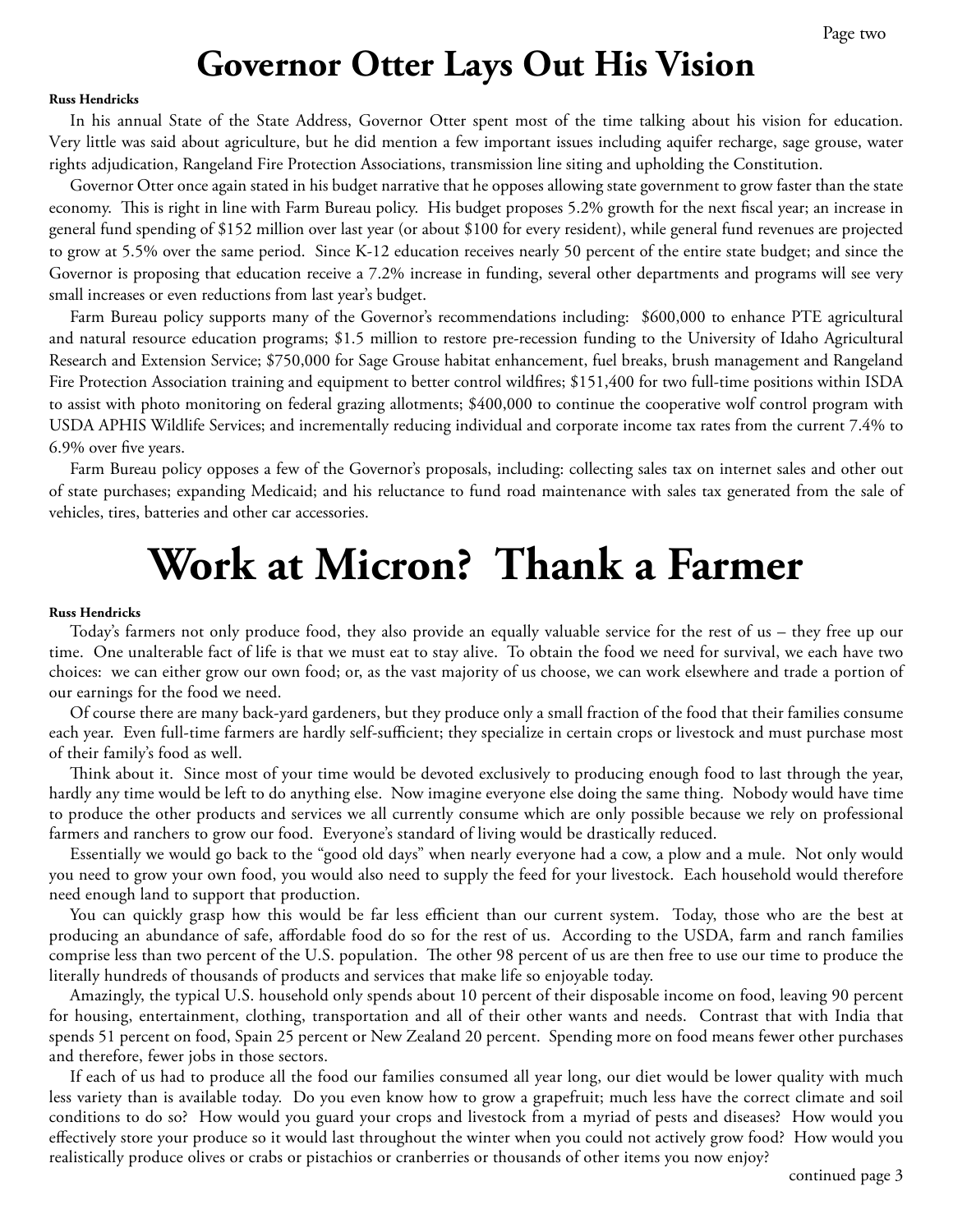### **Thank a Farmer:**

continued

Specialization and voluntary exchange ensure the grocery store shelves are filled with food each time we shop and that there is fresh produce available 365 days a year. Most of us take for granted that this has been and always will be the case. However, the food does not just magically appear, it must first be grown by a farmer.

Capitalism and the division of labor have enabled a standard of living that could not have been imagined 100 or even 50 years ago. However, all of this is conditional upon a firm agricultural foundation. It is only because today's farmers and ranchers are so productive that our time is free to have jobs as stockbrokers, manicurists, welders or computer chip manufacturers.

Let's face it, we don't need plasma TVs or accountants or Q-tips or even I-Phones to live. Sure, they make life easier and more fun and countless people earn a good living providing those things, but they are not necessities of life like food. Our economy would grind to a halt if our modern, efficient agricultural industry was not allowed to continue to produce the safe, abundant and affordable food we need every day.

So remember, you can either grow your own food yourself, all day – everyday, or you can support modern, efficient high-tech agriculture and the farmers who make it possible for you to work at Micron - *and* everywhere else.

# **Private Lands, Public Lands and Sage Grouse**

#### **Bob Geddes**

In Governor Otter's 2015 State of the State Address he indicated that he was supporting a budget appropriation in the amount of \$750,000 to continue to address the Sage Grouse and to hopefully prevent an Endangered Species Act listing for this bird. This is in addition to the enormous private investment and significant time that has been dedicated over the last decade, or longer, to monitor the breeding habitat, life patterns and the numbers within this species.

Ranchers and land managers and even electrical utility companies have done what is possible and hopefully necessary to avoid the United States Department of Interior from moving forward to list the sage grouse as endangered.

The Idaho Farm Bureau applauds the Governor for recommending that Idaho continue the fight to prevent this listing and encourages continued efforts with other western states to remain in a leadership positon to resolve this illconceived notion coming from our own federal government. There has been enormous progress made to better understand the mating and habitat needs of the sage grouse in recent years. An emphasis that is actually working, is the focus of farmers, ranchers and other entities responding to the viability and survival needs of the sage grouse.

Sally Jewel, Secretary of the Interior recently called for a new wildfire strategy to protect sagebrush in the Intermountain West. That sagebrush makes up critical habitat within public and private lands also utilized to benefit other wildlife species and livestock grazing in the Intermountain West. Short of ordering listing, Jewel has asked for a top-to-bottom review of the fire policy and fire management strategies.

Rangeland wildfires have grown more common and massive in recent years. Burned areas have become more prone to succession after fires of invasive species such as cheat grass, making them even more susceptible to future wild fires. Jewel's order is an attempt to stop that fire to cheat grass cycle and protect the sagebrush habitat conducive to sage grouse productivity in the west. This will actually provide a positive benefit, that if properly implemented will accommodate beneficial habitat improvement for sage grouse, wildlife and cattle grazing.

Her order in a large part is because of efforts of Idaho and the several visits that she has made to our state. Credit should be given to many for the development of scientific and collaborative ways to protect not only sage grouse habitat, but to also improve the multiple use concept of the western rangelands both public and private.

Secretary Jewel should be complimented on implementing a first-step and an actual workable solution as a

starting point to protect the 100,000 to 500,000 sage grouse estimated to exist in the Intermountain West and Canada. Interestingly enough, during a Boise radio talk forum this past week, Governor Otter was soundly criticized for his recommendation to spend scarce public funds to defend and protect a bird that in the opinions of the radio talk show participants has outlived its need and serves no significant public benefit. Obviously, many in the Boise valley don't seem to understand the economic impact of the Endangered Species Act and how an endangered species listing for the sage grouse would destroy economic opportunity to private owners and those that utilize public lands for any number of reasons.

The Farms Bureaus efforts must continue to educate our neighbors, friends and legislators to better understand that Idaho cannot easily survive another endangered species listing. We must remember the economic consequences of the Spotted Owl and prevent such an unwarranted over-reach from happening again.

We appreciate the efforts of the Governor and our State and Federal elected officials to recognize the value of traditional land uses on our public and private lands, thus protecting our western way of life.

Proper management and responsible application of the Endangered Species Act, can lead to a strong economy even while protecting the viability of native species, such as the sage grouse.